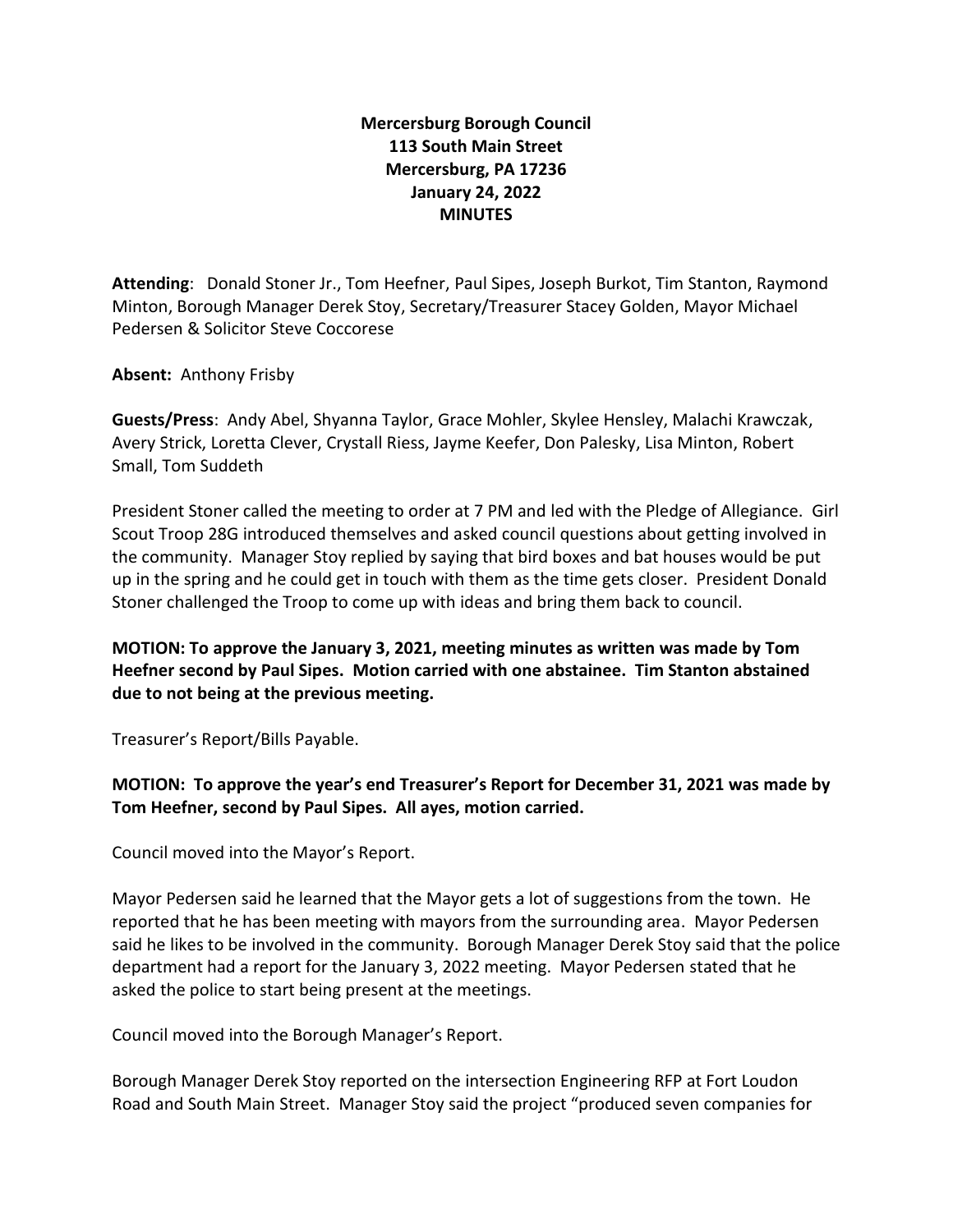review" and that PennDOT ECMS system requires all companies to be weighted in assorted topics. Stoy said the RFP's were reviewed by himself, GMS Funding Solutions with Herbrucks and have mutually agreed upon naming Traffic Planning and Design as the company to award the project to. Stoy asked council for a motion to state this pending PennDOT approval of the same firm. Manager Stoy reminded council that the project is not final and the engineering will need done to see if it is possible and that the funds are being paid for with MPO funds from the county not costing the borough any money. Stoy announced that there are two gentlemen interested in serving on the Water Authority, if approved the resolutions will need to be approved. Manager Stoy said there was a budget surplus for the year and explained how he got the figure.

President Stoner commented that he noticed quite a few people thanking public works for snow removal.

Vice-President Tom Heefner reported on Fire Board saying they are trying to resolve issues going back at least five years when they became a corporation incorporating the fire part and the ambulance part under one corporation. Heefer said there seems to be a lot of conflict in different parts of the charter.

Council moved into New Business.

## **MOTION: To approve Traffic Planning and Design Inc. to be the engineer of record for Fort Loudon Road and South Main Street project pending PennDOT approval was made by Paul Sipes, second by Tom Heefner. All ayes, motion carried.**

Paul Sipes asked how this was going to be assembled. Manager Stoy said get everything on paper, existing survey done first, get a design and overlay on existing conditions, and then bring the stakeholders in. Stoy said "we can't do anything until they see what is there and what needs to be there".

**MOTION: To approve Resolution 07-22 for appointing Robert Small to the Water Authority was made by Paul Sipes, second by Tom Heefner. All ayes, motion carried.**

**MOTION: To approve Resolution 08-22 for appointing Jacob Morgan to the Water Authority was made by Tom Heefner, second by Paul Sipes. All ayes, motion carried.**

**MOTION: To approve HARB application COA 2022-01-01 for 30 North Main Street for porch repairs and boards on the back barn as per Mindy Crawford's recommendations set forth in her report dated December 17, 2021 was made by Tom Heefner, second by Raymond Minton, All ayes, motion carried.**

Manager Derek Stoy spoke to council about the proposed changes to the employee handbook and personnel committee recommendations. Solicitor Steve Coccorese explained that the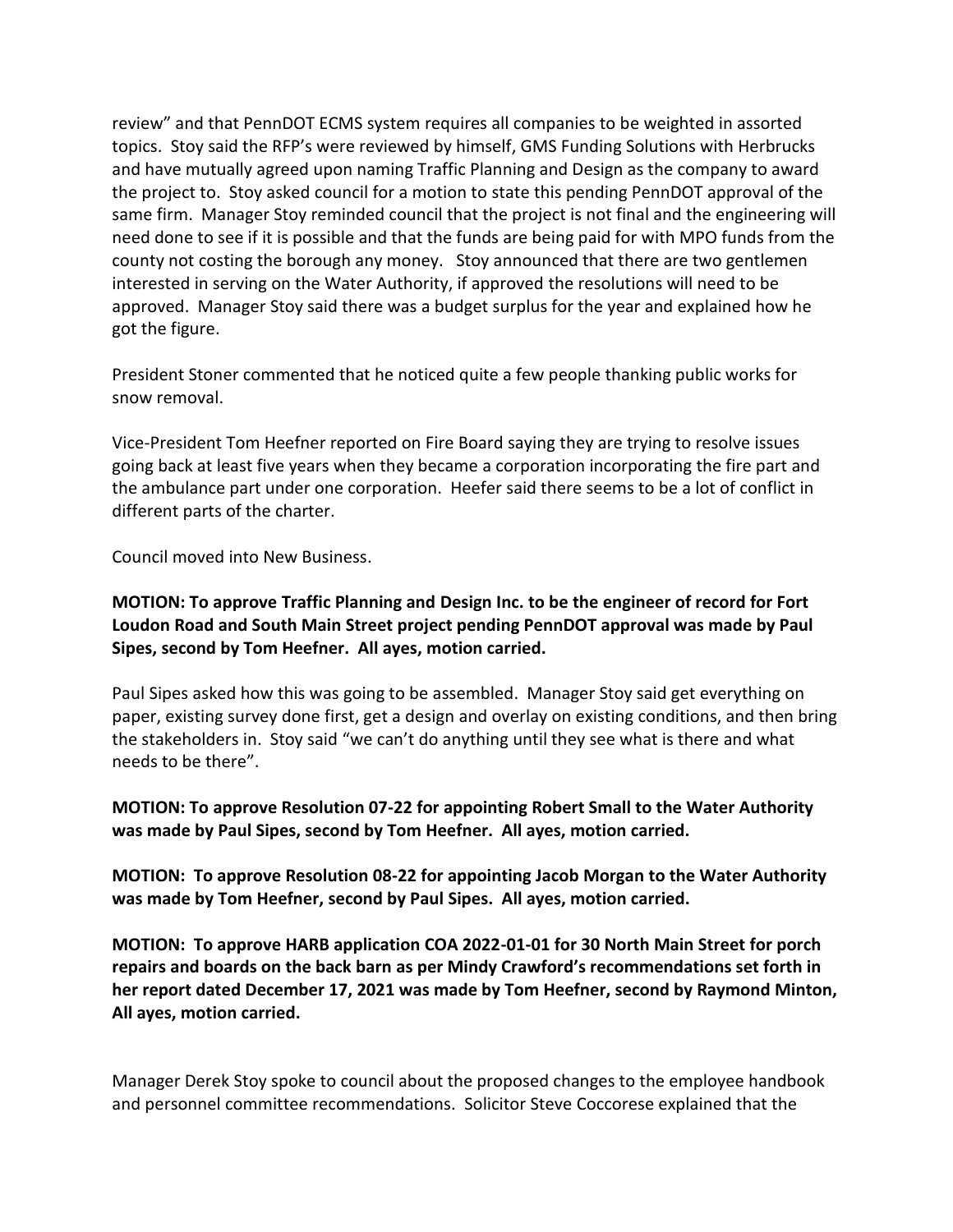changes were for incidents where employees would be present with children, supervising children such as the Summer Playground Program.

**MOTION: To accept the proposed changes to the employee handbook as recommended by the personnel committee for all new employees to have mandatory live scan fingerprinting and criminal background checks was made by Paul Sipes, second by Tom Heefner. All ayes, motion carried.**

Manager Derek Stoy explained to council the changes proposed by the personnel committee regarding the change in holiday pay. Instead of double pay and reduced hours when working on a holiday the employee would get the 8 hour holiday pay in addition to time and half for whatever hours worked on the holiday.

**MOTION: To approve the proposed change to the holiday pay policy as where if an hourly employee works on an observed holiday, the employee will receive 8 hours of holiday pay at their normal rate and if called in to work they will receive 1.5 times his or her regular rate of pay. If the employee works on a weekend whereas either Independence Day, Christmas Eve, Christmas Day, or New Year's Day falls on, said employee will receive double their rate of pay for hours worked was made by Tom Heefner, second by Raymond Minton. Motion carried on a 5 to 1 vote. Donald Stoner, Yay; Paul Sipes, Yay; Raymond Minton, Yay; Tom Heefner, Yay; Tim Stanton, Yay; Joe Burkot, Nay.** 

**MOTION: To hire a part time employee at the water treatment plant at \$20 per hour with no benefits and the water authority paying 100% of wages was made by Tom Heefner, second by Raymond Minton. All ayes, motion carried.** 

Council discussed changing the date of the council meeting and possible options. Andy Abel with the Mercersburg Journal offered to advertise the change for free.

**MOTION: To change the council meeting date to the second Tuesday of the month was made by Joe Burkot, second by Tim Stanton. The motion was withdrawn due to council member Paul Sipes having other obligations.** 

President Stoner appointed a temporary committee named "Meeting Date Committee" appointing Joe Burkot, Tim Stanton and Paul Sipes with Mr. Burkot being the chairman.

Council went over the meeting dates.

## **MOTION: To adjourn at 8:01 PM was made by Tom Heefner, second by Paul Sipes. All ayes, motion carried.**

*These meeting minutes were transcribed and respectfully submitted for approval by Stacey Golden with the use of her meeting notes and audio recording.*